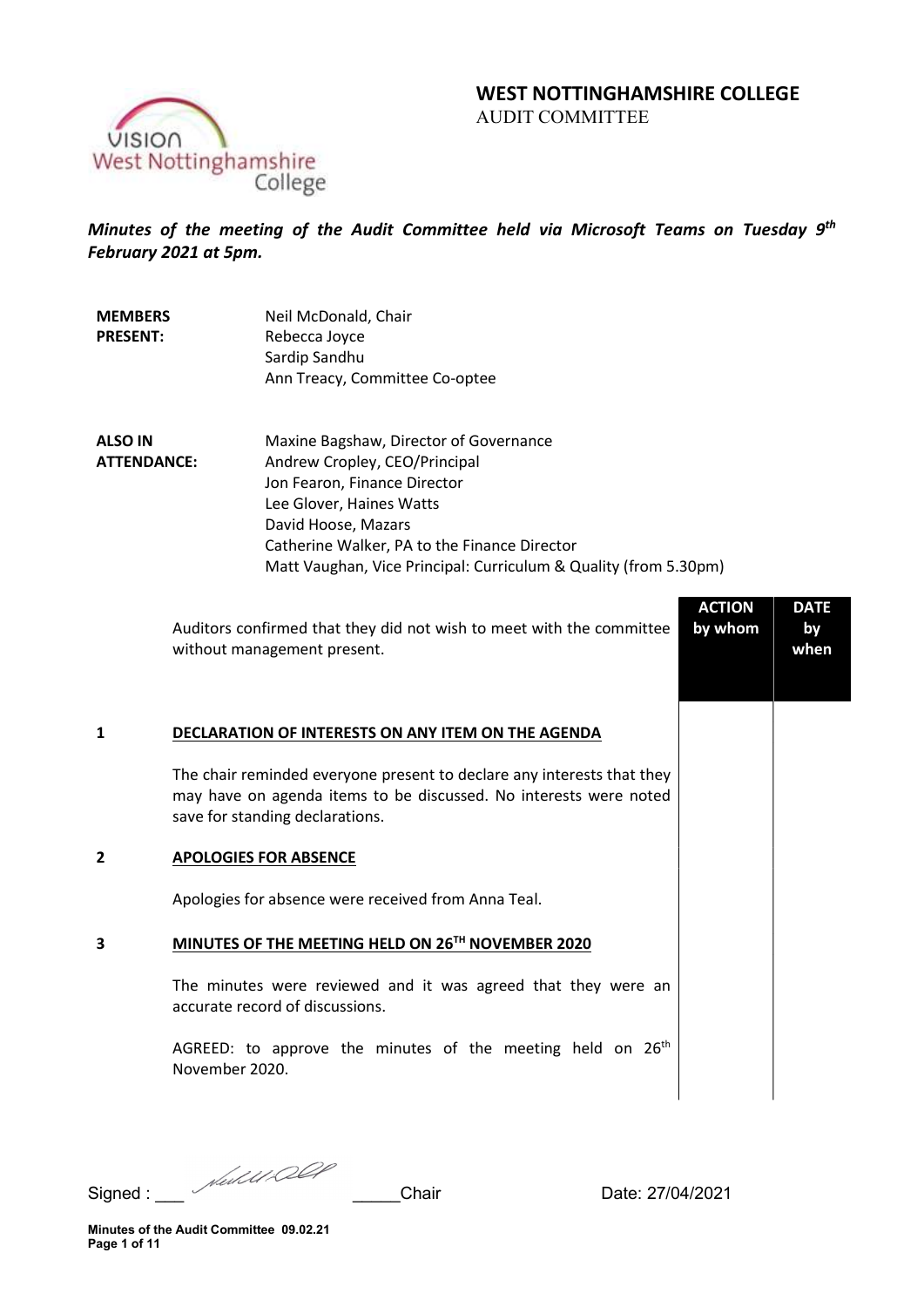There were no specific matters arising, but the chair took the opportunity to acknowledge the good suggestions and developments proposed at the recent risk appetite review session. All agreed that there had been some interesting debate in terms of prioritisation and simplification.

## 4 MINUTES OF THE JOINT MEETING HELD WITH FINANCE & ESTATES COMMITTEE ON 26TH NOVEMBER 2020

Minutes were reviewed and it was agreed that they were an accurate record of discussions.

### 5 ACTION PROGRESS REPORT

The committee were happy to note the content of the update provided.

### 6 RISK MANAGEMENT STRATEGY REVIEW

The finance director presented the proposed update to the document and confirmed that it is in the same format as used previously. He drew the committee's attention to the highlighted areas, which are some proposed changes to strengthen and address internal audit recommendations made. Key matters noted were:

- Section 2.2 this sets out the intention to complete an annual assessment of risk appetite alongside ongoing regular reviews of risks.
- Section 2.3 introduces reference to a risk champion.
- Section 3.4 links with the strategic objectives and includes both preventable and external risks. They are driven by the strategic direction and objectives set. Appendix 2 provides the link between the strategic objectives and the risk appetite, all of which have been RAG-rated. He explained that the intention is to give risk appetite more prominence and also check that it aligns with other key documents and adds value.

The committee were asked whether there were any concerns regarding the RAG ratings proposed to be utilised. The committee felt that this was helpful and that it allows questions to be focused on the strategic risks, and they asked that staff ensure that this helps identify where the executive team feel there are risks.

The finance director confirmed that:

- These aspects now sit within the risk register.
- Some are counterintuitive in terms of the colour: for example, safeguarding is green but there is a very low risk appetite in relation to this. He indicated that the green RAG-rating is because staff feel very confident regarding the systems in place for safeguarding; however, there are others where there is not

Signed : \_\_\_ \_\_\_\_\_Chair Date: 27/04/2021

Minutes of the Audit Committee 09.02.21 Page 2 of 11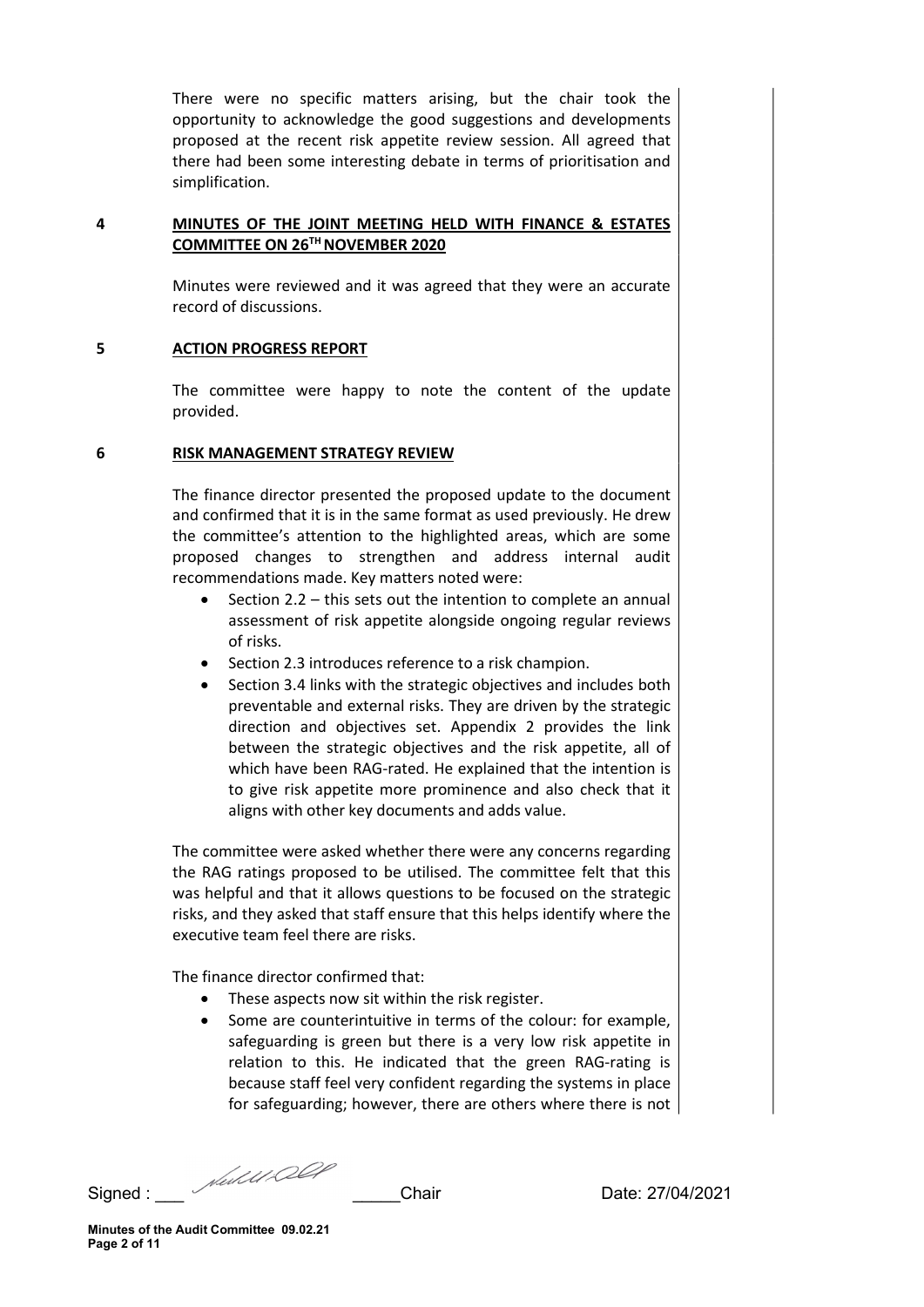so much confidence, e.g. Ofsted grade 2 or a 1. He described the college as being in transition on some areas and, therefore, they are considered to be a higher risk.

- The red RAG-rated items are where staff feel that there is more work to be done.
- There are two aspects including the assessment of risks and also the evaluation of appetite.

A challenge from the committee was to use the same process of determining RAG ratings in each and every document and that there should be a front-page risk register summary that links to the strategic objectives. They asked for greater clarity in terms of knowing what to focus on at each meeting versus those that can be considered more periodically.

The committee discussed the risk scores and felt that 12 was equal to accepting some risks, whereas 4 was equivalent to something with a very low risk appetite where the college was not prepared to take risks at all.

A challenge from the committee was to provide a mechanism for prioritisation and a clear line of sight on what the committee needs to be considering. They felt that red RAG-rated areas should be areas where there is the highest risk but also where the college is not prepared to take risks. This would then lead to prioritisation, i.e.:

- Red/red
- Red/amber
- Amber/red
- Amber/amber, etc.

They felt that a green RAG-rating could be misleading when looking at appetite, and they felt that the way the strategy was presented was mixing up two different elements.

The committee all agreed that it was important to be clear regarding the acceptable risk appetite for strategic objectives and, on balance, they felt that a score of 12 was a moderate risk. They felt that anything above a score of 15 should be a high risk. They challenged the executive team to consider whether any of the current scores of 12 need to be increased to give them greater prominence and focus.

A challenge from the committee was to develop a matrix for risk appetite as well as a risk score matrix, i.e. include two tables. They also asked that a score of 12 be changed to a moderate rather than a high risk, which would ensure absolute focus on the highest priorities.

Finance **Director**  Feb. 2021

The committee then discussed external risks, and it was acknowledged that these are very often the unexpected. It was agreed that the employee compliance element needs to be enhanced so that staff are encouraged to 'see it and say it'.

Signed : \_\_\_ \_\_\_\_\_Chair Date: 27/04/2021

Minutes of the Audit Committee 09.02.21 Page 3 of 11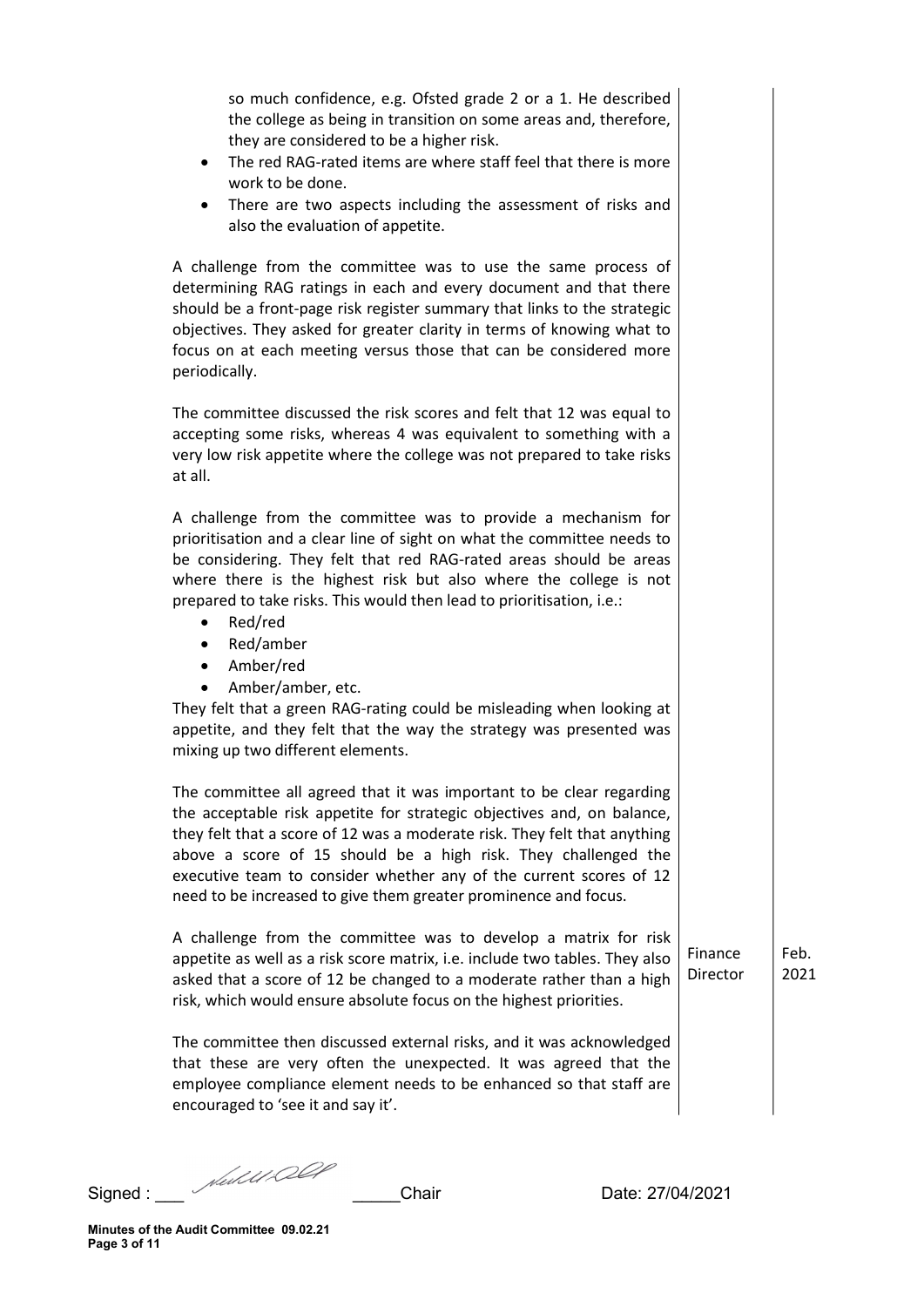| The committee considered section 5, which is headed 'assigning<br>ownership', and asked whether financial planning underpins this and<br>whether it is 'a given'. It was confirmed that it is and it is this that<br>creates the organisational budgets. A challenge from the committee<br>was to be clear in terms of the revenue and cost risks.                                                                                                                                                                                                                                     |                     |              |
|----------------------------------------------------------------------------------------------------------------------------------------------------------------------------------------------------------------------------------------------------------------------------------------------------------------------------------------------------------------------------------------------------------------------------------------------------------------------------------------------------------------------------------------------------------------------------------------|---------------------|--------------|
| In relation to section 9, the committee made the observation that it<br>should say 'he' and not 'she'.                                                                                                                                                                                                                                                                                                                                                                                                                                                                                 |                     |              |
| A challenge from the committee was to be explicit regarding the new<br>expectations and the link to the balanced scorecard, i.e. if it is red on<br>the scorecard then it is added to the risk register. For the June 2021<br>meeting, they asked for the executive to review the risk appetites<br>required to achieve each strategic objective so that there is a really<br>comprehensive approach taken in terms of:<br>a) each of the strategic objectives<br>b) the risks associated with each<br>c) the risk appetite associated with each                                       | Finance<br>Director | June<br>2021 |
| d) the risk score and RAG ratings.                                                                                                                                                                                                                                                                                                                                                                                                                                                                                                                                                     |                     |              |
| All agreed that, if this is developed in this way, it will really help to<br>focus prioritisation, and they welcomed more specific reference to the<br>balanced scorecard.                                                                                                                                                                                                                                                                                                                                                                                                             |                     |              |
| In terms of the reference to 'employee risks', the committee asked<br>whether it should be confined to preventable risks or whether it should<br>be extended to other risks that would support the cultural change.                                                                                                                                                                                                                                                                                                                                                                    |                     |              |
| One member of the committee made reference to section 2.6 and<br>asked whether it is just the executive team who have a risk<br>management focus. They made the observation that there was no<br>reference to a risk management committee and asked, in its absence,<br>how will risk be embedded. The principal indicated that he would want<br>to see everyone having risk conversations and not just a group and,<br>therefore, didn't support the development of a 'committee'. He<br>provided assurance that risk is now discussed as part of the curriculum<br>planning process. |                     |              |
| The committee asked whether the reference to 'key managers' being<br>held to account is the right term. The principal confirmed that he was<br>really aiming for everyone to be held to account. The committee asked<br>that there be regular horizon scanning opportunities in the year to<br>identify emerging risks. It was confirmed that these do take place<br>within the curriculum planning meetings, where staff are asked to<br>identify opportunities and risks. All have now started to consider risks<br>and how they may be managed.                                     |                     |              |
| (Matt Vaughan joined the meeting at 5.30pm)                                                                                                                                                                                                                                                                                                                                                                                                                                                                                                                                            |                     |              |
|                                                                                                                                                                                                                                                                                                                                                                                                                                                                                                                                                                                        |                     |              |

Signed : \_\_\_ \_\_\_\_\_Chair Date: 27/04/2021

Minutes of the Audit Committee 09.02.21 Page 4 of 11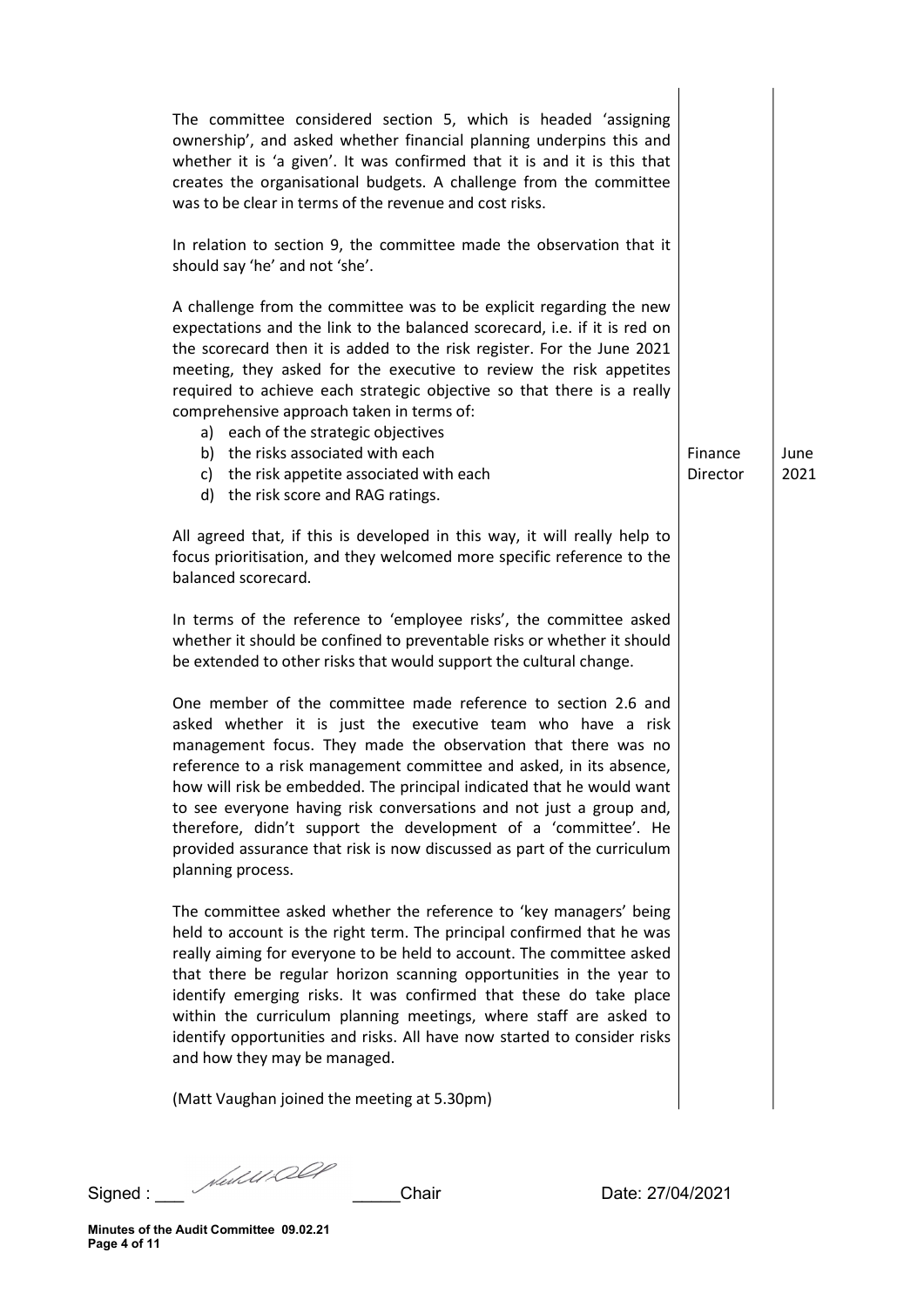The vice principal: curriculum & quality confirmed that the senior team are working to increase the profile of risk throughout the organisation and are working with staff on this. The principal strongly expressed the view that there needs to be a clear value regarding anything that is new and acknowledged that there was a journey to embed risk management in to the culture of the organisation.

When reviewing section 2.6, the committee indicated that they would like to see risk management discussed further down in the organisation and that they would like to have these meetings feed in to the executive discussions. This in turn will also feed in to the risk register that is presented to governors. It was acknowledged that risk registers are currently top down and not yet at the level of significant bottom up contribution, but assurance was given that this is the aim. Increased profile of risk will now go beyond the curriculum areas and the intention is to look at other aspects, e.g. safeguarding, HR team, etc.

The committee all agreed that there had been good discussion regarding the strategy proposed and felt that, with the amendments suggested and agreed today, they could recommend board approval of the strategy in principle.

### AGREED:

- a) to note the content of the update provided, and
- b) subject to the amendments made at the meeting, recommend that the board approve the risk management strategy.

### 7 RISK REGISTER 2020/21

The finance director introduced this item and confirmed that the team has now created separate registers for each of the committees so that there is clarity in relation to items that they should focus on. This should then lead to more targeted discussions. Each of the committee risks were discussed and the following was noted:

- Finance & estates risks focus here is on the areas where there are red RAG ratings and/or increasing risks. These include:
	- a) COVID impact there has been a significant impact on revenue, particularly in relation to apprenticeship provision.
	- b) The college is now likely to secure +£600k for 16-18 in-year growth.
	- c) AEB still no guidance; therefore, the college is taking its own actions rather than waiting for an ESFA confirmed position.
- Risks F1 & F17 are linked.
- Standards Committee the position in relation to exams and/or testing has created an increased challenge in terms of academic success.

Signed : \_\_\_ \_\_\_\_\_Chair Date: 27/04/2021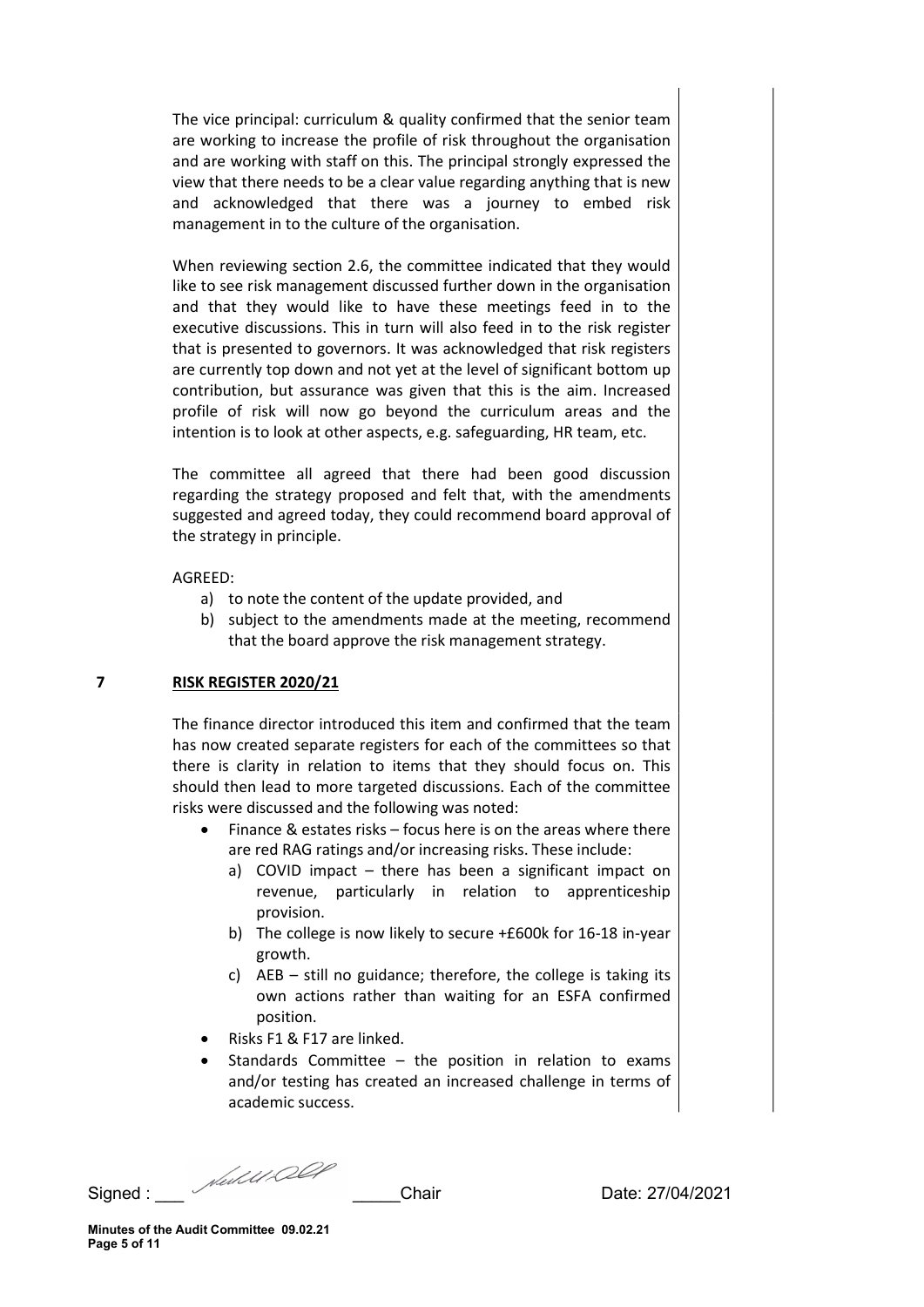Workforce Development – nothing to highlight at this meeting.

In general discussion, it was confirmed that the financial risks tie back to the KPIs, e.g. revenue, EBITDA, etc. One member of the committee asked whether it was possible to categorise the risks so that they align with the domains in the balanced scorecard. It was confirmed that it is possible but that what is presented and proposed today is a practical solution to split the areas of risk by committee.

 F19 cyber risk – there is a low risk tolerance for this, and Jisc provides a level of system protection but there is not total confidence given the increasingly sophisticated cyber-attacks. The college is not yet confident to move to an amber RAG rating.

A question from one member of the committee was in terms of the mechanisms for board escalation. It was explained that this would be through the committee chair's report. The committee were given assurance that staff are doing all that they can in a constantly moving set of risks and, particularly in relation to cyber risks, investment is being made.

AGREED: to note the content of the updated risk register presented.

## 8 SELF-DECLARATION SYSTEMS – UPDATE ON MITIGATING ACTIONS IN PLACE

The finance director provided a verbal update and reminded the committee that the issue in relation to car insurance was picked up at the last meeting. The plan is to use an update to the expenses policy to control and minimise the risks. The committee were reminded that there are two types of driver; these are:

- The very occasional user who will be covered by the college policy, and
- Those expected to use their own vehicle; where this is the case, they have to upload a copy of their own insurance policy, including a renewal date. HR will then check and chase at the point of renewal.

The committee were advised that, in terms of 'business users', there are approximately 70 people within the organisation.

AGREED: to note the content of the update provided.

# 9 **INTERNAL AUDIT REPORTS FOR 20/21**

Haines Watts introduced this item and drew the committee's attention to a number of reports provided.

1) Curriculum planning

Signed : \_\_\_ \_\_\_\_\_Chair Date: 27/04/2021

Minutes of the Audit Committee 09.02.21 Page 6 of 11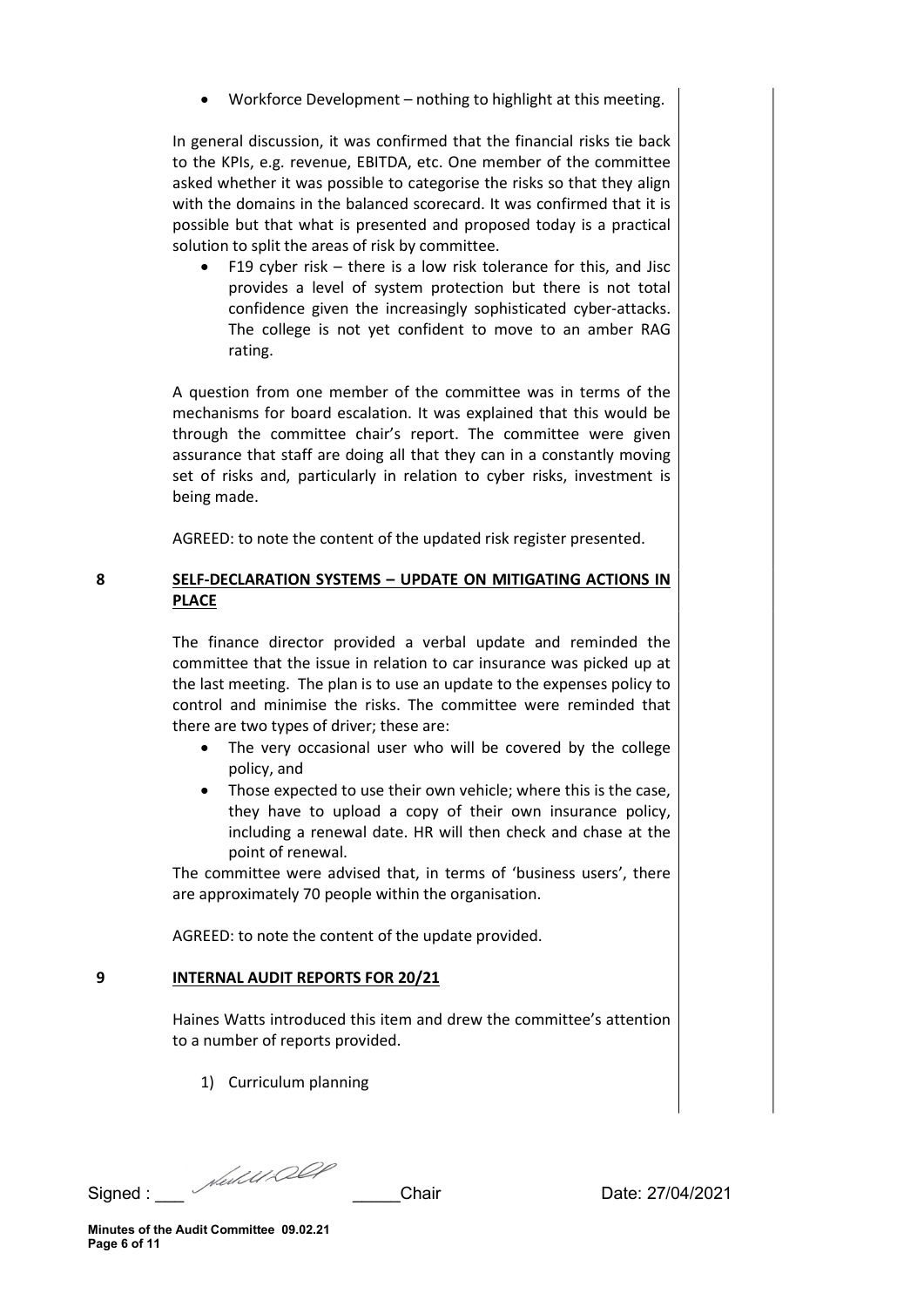The committee were advised that fieldwork has led to a limited assurance opinion; however, there has been a good conversation with management regarding the use of 4Cast, and there is confidence that a lot more can be done with improved process documentation.

The committee's attention was drawn to page 6, which sets out the recommended actions.

In responding to the report, management explained that this reflects the 20/21 planning process and not the current 21/22 position, and it was indicated that the college has already moved on and enhanced what is being done. The principal specifically stated that the content of this report does not align with what he is seeing and that he is confident that there was a system in place. The principal indicated that the college has used curriculum planning first and foremost as a cultural change piece and, therefore, has rowed back on certain aspects, e.g. staff utilisation. He feels that at page 4 there is a confusion between the 7 steps and 4Cast, and that there was no expectation of numbers being in the 7 steps. He indicated that the two are aligned but very different.

The committee were advised that this audit work is based upon the very first time that the college used the 4Cast system. It was described as a very effective tool and that it is likely to be even better second time around.

A member of the committee asked whether there is a link between the budget process and the 4Cast system. The finance director confirmed that it was used but that there were points of moderation to make sure it was completely effective, and that there are other processes that do this. He indicated that, in essence, the college brought four or five elements together. The committee were assured that the college is seeing enhancements on its processes year by year. The committee were advised that there are control processes in place and that for last year these included:

- Three elements of 7 steps
- Forecast column
- Mitigating column
- Actual budget

The college now has a tried and tested template and is already at an accelerated point in the year: i.e. what was achieved in February this year was only achieved in April last year. It was explained that staff are now more incisive, whilst acknowledging there is still more to do.

The finance director advised that the focus is now on the areas where there are lower contributions than others. The college has the detail much earlier in the year than has been the case previously and can therefore now address, for example, where are some areas where the college can use a trainer rather than a teacher at a lower cost, e.g.

Signed : \_\_\_ \_\_\_\_\_Chair Date: 27/04/2021

Minutes of the Audit Committee 09.02.21 Page 7 of 11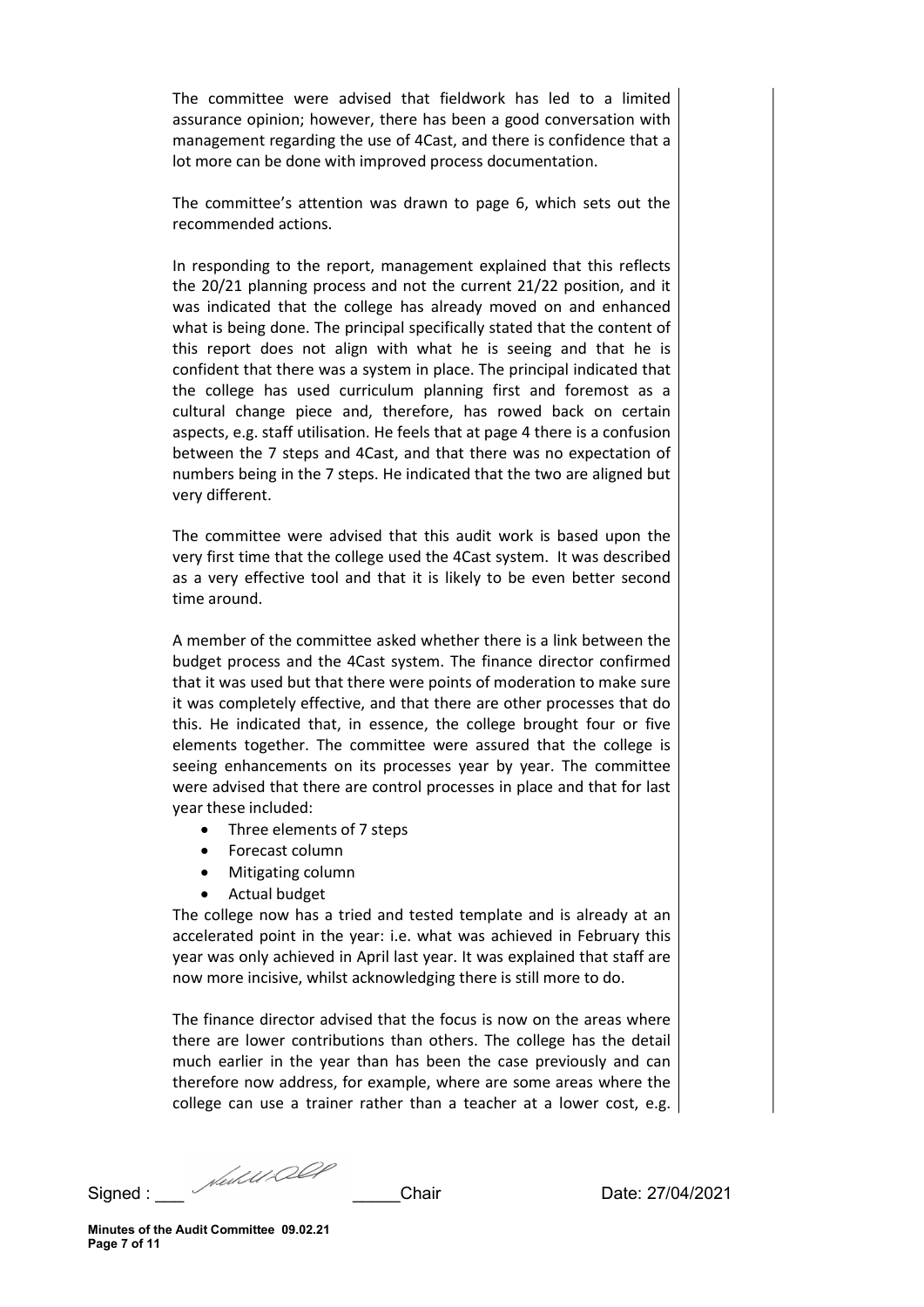#### bricklaying.

The committee were advised that this report looks back to the January to July 2020 period; they therefore questioned the value in that it is looking back on a historic position.

The committee asked what resources would be required to link the curriculum planning process with employer engagement, including horizon scanning, insight, and options. They felt that it was important to harness all of the pockets of work being done.

The committee discussed the activities undertaken by the learning companies, and the vice principal indicated that progress has been made with 18 but that that some had been negatively impacted by COVID.

In relation to employer engagement, it was explained that all curriculum areas are charged with developing this and ensuring industry specific knowledge. COVID has negatively impacted on the ability to drive forward on this. The vice principal acknowledged that the college is behind where it wanted to be and that there is more to do.

A challenge from one member of the committee was whether or not the actions included within the report are specific enough, e.g. 'consider …'. The principal restated that he really doesn't recognise the content of the report, that the college has been responsive, and that this shows that curriculum planning was effective.

In terms of internal processes, the finance director advised that it had been him who accepted the limited assurance, given that the activity undertaken in the 2020 academic year was something new and the college was on a journey, and particularly recognised that it had more to do.

The principal and vice principal were open in that they were not expecting this report and that, whilst it is sometimes healthy to have a tension between auditors and the auditee, they did not feel that this report was a particularly accurate reflection. They recognised that this report is part of a process but felt that it was unrepresentative. To address the position it was agreed that:

- The Standards Committee would be asked to monitor the action plan.
- A review of the 21/22 curriculum planning process would be undertaken.
- Any audit report that has limited assurance needs to go to the principal and/or executive before presentation to the committee.

Signed : \_\_\_ \_\_\_\_\_Chair Date: 27/04/2021

Standards  $\vert$  May

2021

Minutes of the Audit Committee 09.02.21 Page 8 of 11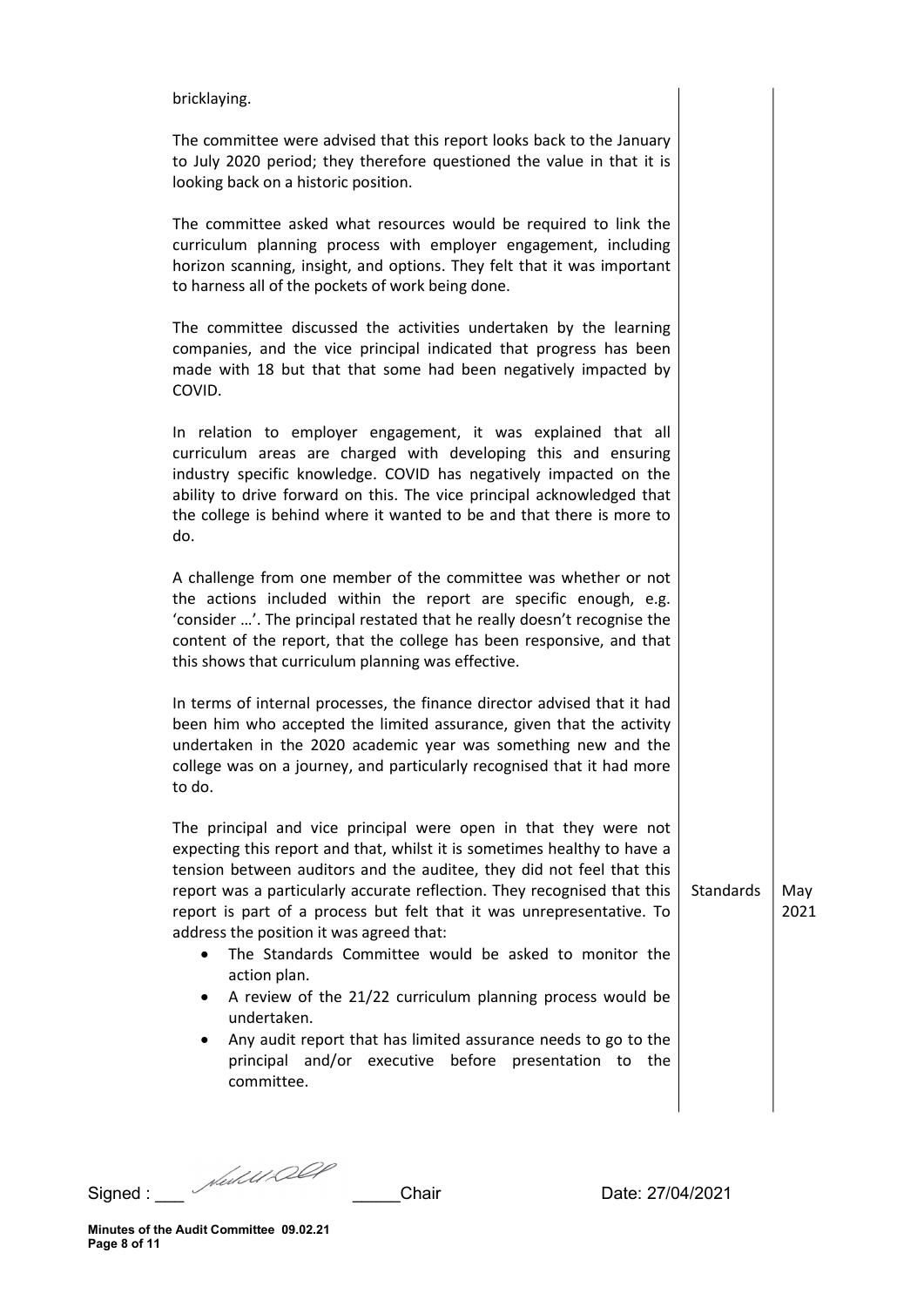The principal expressed the view that the internal process had not worked effectively in relation to this audit piece and that this was something he would seek to address. The finance director explained that this audit had been approached from a data analysis perspective rather than from the vice principal's perspective and his processes. It was agreed that a revision to the report would be sought to include comments from the vice principal, and that this would be completed within the next 12 weeks. All agreed that there was an opportunity to refine and reflect on the basis of the new but better processes in place.

AGREED: to note the content of the draft report provided.

2) Budgetary control

Auditors confirmed that the outcome of fieldwork is substantial assurance. In terms of the budget training referred to at page 5, the committee were advised that the learning companies have been used to complete the recordings. A challenge from the committee was to include appropriate references to the Financial Regulations so that everybody is clear in relation to the processes. The committee all agreed that this was a really positive report.

AGREED: to note the content of the update provided.

(Matt Vaughan left the meeting at 6.35pm).

3) Progress update

The committee considered an update on progress being made against the annual plan, and it was confirmed that the reports on the HR health check and payroll and benefits due to come to this meeting would now be deferred to April 2021.

The committee also received draft audit scopes for areas not yet reviewed; these were:

- **•** Business continuity
- IT health check
- Follow-up

There were a couple of points made by the committee, including:

- Cyber-security consideration needs to be included within the IT work undertaken.
- In relation to business continuity, it would be good to look at the COVID impact and the college's response. This would feed in to resilience planning.
- In relation to IT, there is a risk appetite of 4 together with a residual risk; therefore, this does need to be a focus.
- In relation to the IT health check, a challenge from the

Signed : \_\_\_ \_\_\_\_\_Chair Date: 27/04/2021

Vice Principal March 2021

Minutes of the Audit Committee 09.02.21 Page 9 of 11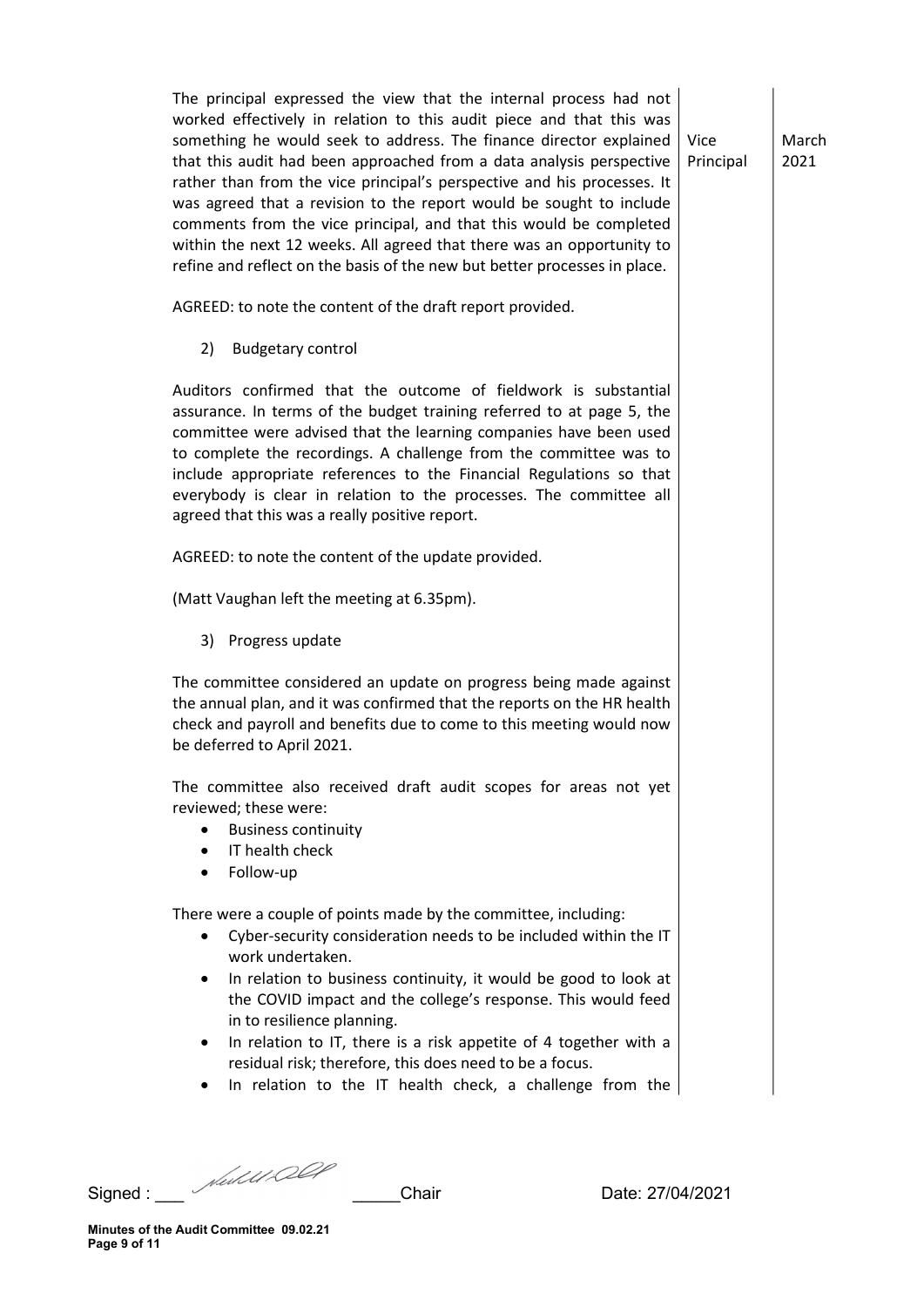|    | committee was to better understand what will and will not be<br>tested, e.g. penetration testing. Auditors confirmed that it will<br>not be them who carry out the tests but that they will want to<br>see the reporting and recording of testing outcomes<br>undertaken by the college, i.e. they will be looking at the<br>processes surrounding testing.                                                                                                                                                                                                                                                                                                                                                                                                                                                                                                                                                                                                                    |                     |               |
|----|--------------------------------------------------------------------------------------------------------------------------------------------------------------------------------------------------------------------------------------------------------------------------------------------------------------------------------------------------------------------------------------------------------------------------------------------------------------------------------------------------------------------------------------------------------------------------------------------------------------------------------------------------------------------------------------------------------------------------------------------------------------------------------------------------------------------------------------------------------------------------------------------------------------------------------------------------------------------------------|---------------------|---------------|
|    | The committee were happy to approve the draft scopes as presented.<br>In relation to the progress update, it was noted that a separate bksb<br>audit has been completed, which is a review of the new finance system.<br>This report will go directly to the bksb Board.                                                                                                                                                                                                                                                                                                                                                                                                                                                                                                                                                                                                                                                                                                       |                     |               |
| 10 | AGREED: to note the content of the update provided.<br><b>ESFA FUNDING ASSURANCE AUDIT OUTCOMES</b>                                                                                                                                                                                                                                                                                                                                                                                                                                                                                                                                                                                                                                                                                                                                                                                                                                                                            |                     |               |
|    | The finance director presented this item and confirmed a good audit<br>outcome. He explained that there was an issue regarding prior year<br>recovery, which led to a second piece of work. A risk of £122k was<br>identified for 19/20, but the college has worked with auditors to clarify<br>this. The college still awaits the outcome of final testing, but it likely to<br>be that the risk is reduced to £64k which, when compared to a £25<br>million turnover, is very low. The finance director confirmed that the<br>accounts provide for £94k and, therefore, it is envisaged that any sum<br>to be recovered will be within the amounts already provided for. The<br>committee were advised that the college will always have prior year<br>adjustments and that for this year the position has been negatively<br>impacted by COVID and the ability to contact learners. It was agreed<br>that the final figure, once known, would be shared with the committee. | Finance<br>Director | March<br>2021 |
|    | The committee noted the significant original risk figure but were<br>reassured that the college has worked hard to satisfy the ESFA. They<br>felt that an error rate of 0.5% on £25 million turnover was reasonable.<br>They described it as a good piece of work that provided evidence that<br>the college had made good strides forward.                                                                                                                                                                                                                                                                                                                                                                                                                                                                                                                                                                                                                                    |                     |               |
|    | AGREED: to note the content of the update provided.                                                                                                                                                                                                                                                                                                                                                                                                                                                                                                                                                                                                                                                                                                                                                                                                                                                                                                                            |                     |               |
| 11 | <b>COMPOSITE COLLEGE RECOMMENDATIONS REPORT</b>                                                                                                                                                                                                                                                                                                                                                                                                                                                                                                                                                                                                                                                                                                                                                                                                                                                                                                                                |                     |               |
|    | Catherine Walker presented her summary report. It was confirmed that<br>there are eight actions left and that two are not RAG-rated as they<br>relate to subcontractors. The committee felt that good progress had<br>been made. A question and challenge was that there are a number of<br>actions due for 31 <sup>st</sup> March 2021. The committee were given assurance<br>that these are on track.                                                                                                                                                                                                                                                                                                                                                                                                                                                                                                                                                                        |                     |               |
|    | AGREED: to note the content of the update provided.                                                                                                                                                                                                                                                                                                                                                                                                                                                                                                                                                                                                                                                                                                                                                                                                                                                                                                                            |                     |               |
| 12 | <b>COMPLIANCE REPORT RE: BOURNEVILLE ACTIONS</b>                                                                                                                                                                                                                                                                                                                                                                                                                                                                                                                                                                                                                                                                                                                                                                                                                                                                                                                               |                     |               |
|    |                                                                                                                                                                                                                                                                                                                                                                                                                                                                                                                                                                                                                                                                                                                                                                                                                                                                                                                                                                                |                     |               |

Signed : \_\_\_ \_\_\_\_\_Chair Date: 27/04/2021